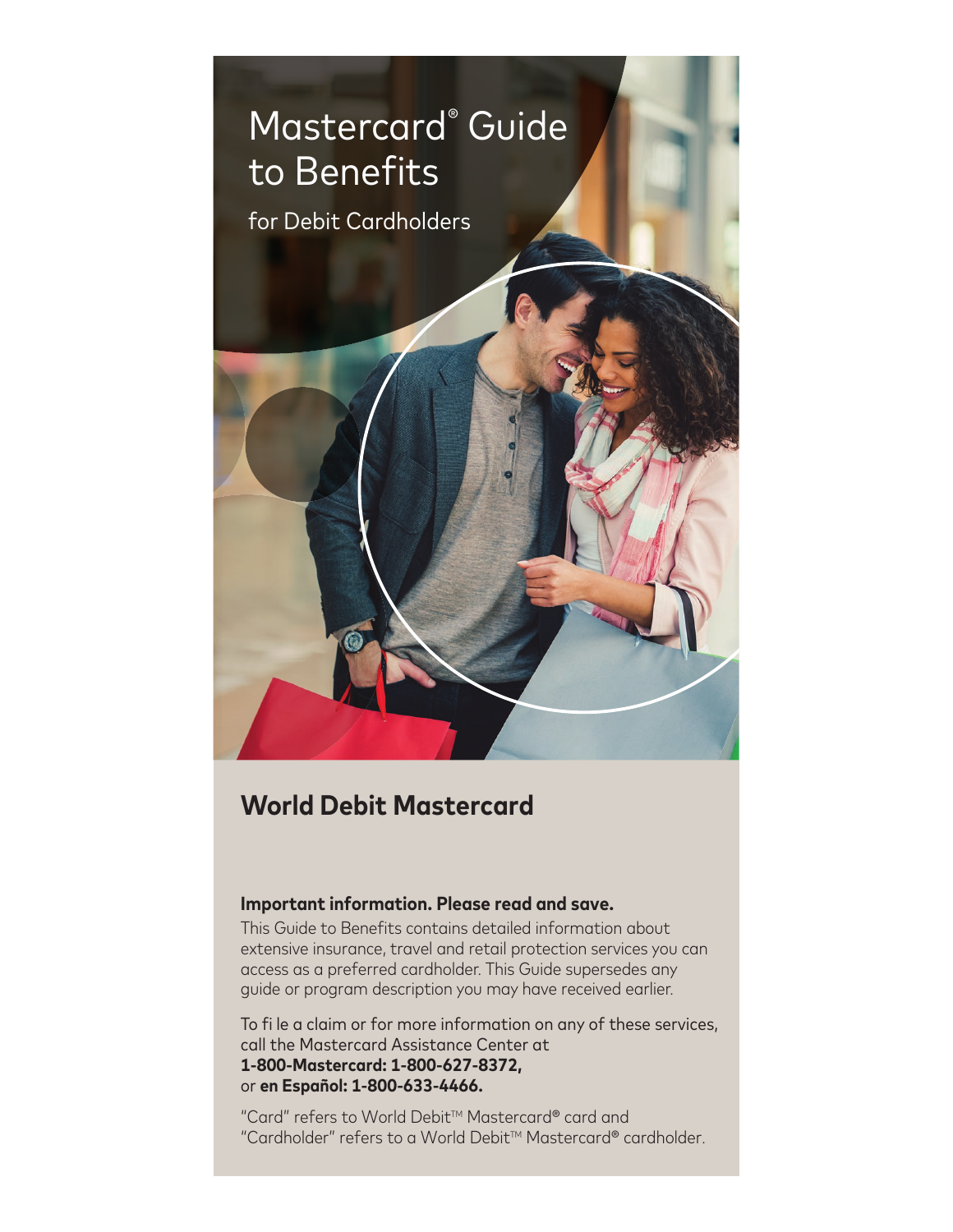## Key Terms

#### Key Terms:

Throughout this document, You and Your refer to the **cardholder** or **authorized user** of the **covered card**. We, Us, and Our refer to New Hampshire Insurance Company, an AIG Company, Inc. (Except for Satisfaction Guarantee refer to AIG Warranty Guard, Inc.)

**Administrator** means Sedgwick Claims Management Services, Inc., you may contact the administrator if you have questions regarding this coverage or would like to make a claim. The administrator can be reached by phone at **1-800-Mastercard**.

**Authorized User** means an individual who is authorized to make purchases on the covered card by the cardholder and is recorded by the Participating Organization on its records as being an authorized user.

**Cardholder** means the person who has been issued an account by the Participating Organization for the covered card.

**Covered Card** means the Mastercard card.

**Damage** means items that can no longer perform the function they were intended to do in normal service due to broken parts, material or structural failures.

**Evidence of Coverage (EOC)** means the document describing the terms, conditions, and exclusions. The EOC, Key Terms, and Legal Disclosures are the entire agreement between You and Us. Representations or promises made by anyone that are not contained in the EOC, Key Terms, or Legal Disclosures are not a part of your coverage.

**Stolen** means items that are taken by force and/or under duress or the disappearance of the item from a known place under circumstances that would indicate the probability of theft.

**United States Dollars** (**USD**) means the currency of the United States of America.

## Mastercard ID Theft Protection™

#### Program Description:

**Mastercard ID Theft Protection (IDT)** provides you with access to a number of Identity Theft resolution services, should you believe you are a victim of Identity Theft. This product offering will alert you about possible identity theft by monitoring the surface, dark and deep web, searching for compromised credentials and potentially damaging use of your registered personal information in order to detect fraud at its inception.

#### Eligibility:

## **All Mastercard consumer debit cardholders in the US are eligible for this coverage.**

#### Access:

Simply contact **1-800-Mastercard** if you believe you have been a victim of Identity Theft.

#### Services Provided:

Services provided are on a 24-hour basis, 365 days a year.

In order to receive the following services, you must enroll at **https://mastercardus.idprotectiononline.com/.** The services include:

**Online Monitoring Dashboard (requires activation):** The online monitoring dashboard is the primary user interface for cardholders. It serves as a repository of all the personally identifiable information (PII) data the cardholder wants to monitor, tracks and displays cardholders' risk score, and provides access to identity protection tips. It is also the platform for cardholders to respond to identity monitoring alerts.

**Monthly Risk Alert / Newsletter:** Cardholders will receive a monthly newsletter with information on the cardholder's risk score, and articles pertaining to good identity protection practices.

**Identity Monitoring: IDT searches the internet to detect** compromised credentials and potentially damaging use of your personal information, and alerts you via email so that you can take immediate action. This platform utilizes automated monitoring and human threat intelligence from cyber operations agents monitoring threat actors and their tactics on the deep and dark web where personal data is bought and sold. Data elements that can be monitored are:

- **•**Email addresses
- **•**Debit/credit cards/prepaid cards
- **•**Bank accounts
- **•**Web logins; username and password
- **•**Medical insurance cards
- **•**Drivers' license
- **•**Loyalty cards
- **•**Affinity cards
- **•**Passport number
- **•**Vehicle insurance cards
- **•**Social Security number

To take advantage of this service, the cardholder must enter the personal information they wish to monitor on the dashboard.

**Resolution Services:** You will have access to a team of identity theft resolution specialists, available 24/7 year-round to help resolve your identity theft incident and prevent further damage. The resolution specialists are native speakers of English, French and Spanish, and are based out of Bethesda, Maryland. Cardholders are given the option to sign limited power of attorney (LPOA) to the specialist, to allow them to conduct resolution activities on the cardholders' behalf, including contacting police, credit agencies, and other authorities, translating information, and closing and replacing breached accounts.

**Lost Wallet Assistance:** Cardholder's will be provided assistance with notifying the appropriate issuing authorities to cancel and replace stolen or missing items, such as their debit/credit card, driver's license, Social Security card, and passport.

**Single Bureau Credit Monitoring:** Cardholders' **TransUnion** credit file will be monitored for changes that could indicate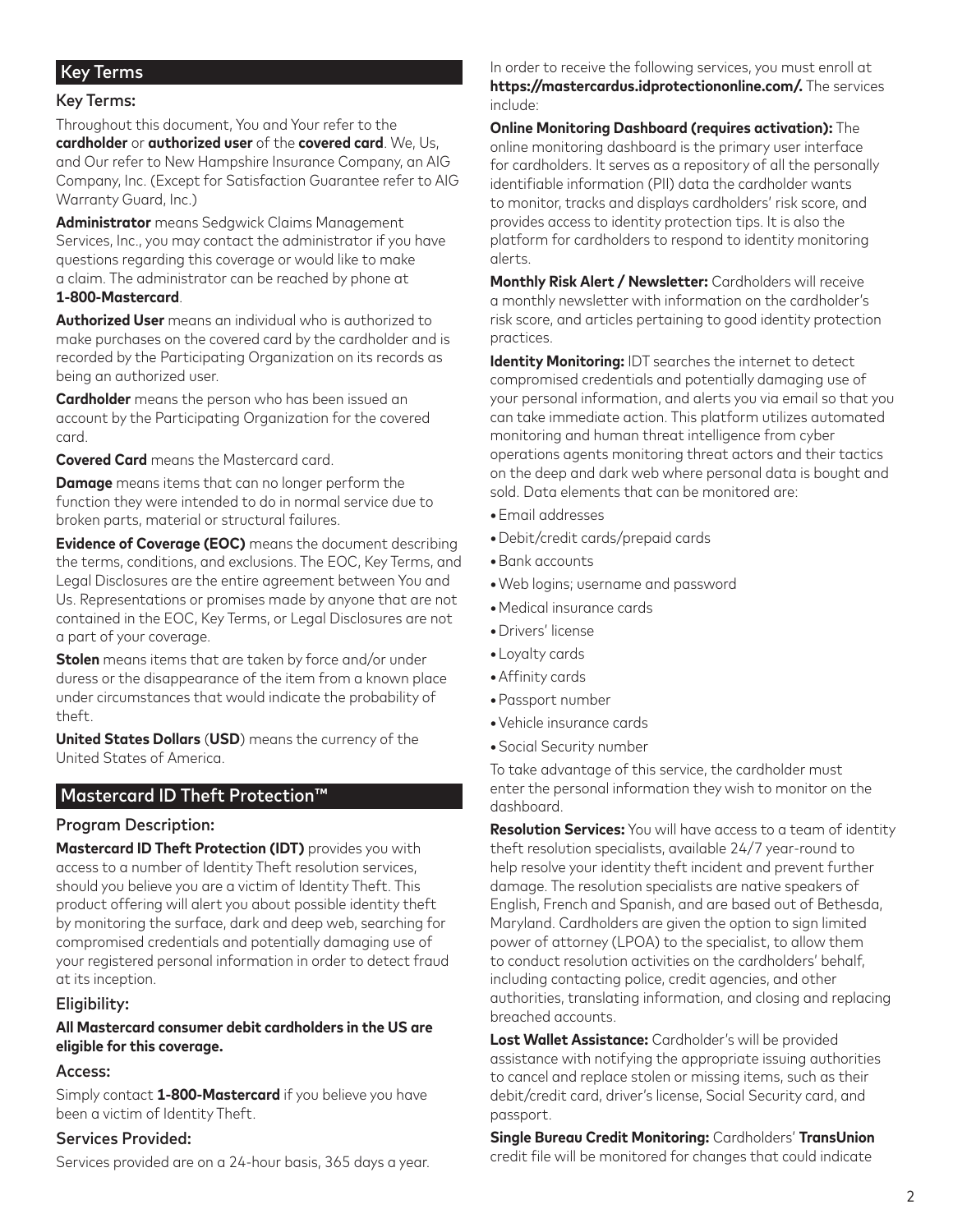fraud such as new credit inquiries, an address change or new credit account(s) opened in their name. An alert notification via email will be sent anytime a hard inquiry is made on the cardholders' TransUnion credit file so they can take immediate action to minimize damage.

To take advantage of this service, the cardholder must enter their Social Security number on the dashboard and pass credit authentication.

**Financial Account Takeover:** IDT monitors cardholder's highrisk transactions with more than 300 of the nation's largest companies to uncover and thwart account takeover attempts. Monitored transactions include:

- **•**Debit/credit cards/prepaid cards
- **•**Bank accounts
- **•**Brokerage accounts
- **•**Healthcare portals
- **•**Workplace intranets
- **•**Other services (e.g. peer-to-peer fund transfers)

To take advantage of this service, the cardholder must enter the accounts they wish to protect on the dashboard.

**URL and Domain Monitoring:** URL and Domain monitoring allows Cardholder to enter up to 10 domain or URL names related to cardholder's business. This service will monitor the domain and URL names for any compromised email addresses associated with the domain or URL names and if compromised email addresses are found in a data breach, this service will alert the registered cardholder via email and provide information regarding the specific email address that was breached along with information about the date found and source (provided that this information is available).

For more information regarding the services stated above and additional information, please visit **https://mastercardus. idprotectiononline.com/.**

#### Charaes:

There is no charge for these services, they are provided by your Financial Institution.

#### Services NOT Provided:

- **•**When it is determined you have committed any dishonest, criminal, malicious or fraudulent act.
- **•**When your financial institution or card issuer which provides this Service, has investigated the event and deemed you are responsible for the charge or event.
- **•**When any theft or unauthorized use of an account by a person to whom the account has been entrusted has been committed.

## Program Provisions for Mastercard ID Theft Protection:

This service applies only to you, the named Mastercard cardholder. You shall use due diligence and do all things reasonable to avoid or diminish any loss or damage to property protected by the program. The provider, Generali Global Assistance, relies on the truth of statement made in the Affidavit or declaration from each cardholder. This service is provided to eligible Mastercard cardholders at no additional cost and is in effect for acts occurring while the program is in

effect. The terms and conditions contained in this program guide may be modified by subsequent endorsements. Modifications to the terms and conditions may be provided via additional Guide mailings, statement inserts, or statement messages. Mastercard or your financial institution can cancel or non-renew these services, and if we do, we will notify you at least thirty (30) days in advance. If the Provider non-renews or cancels any services provided to eligible Mastercard cardholders, you will be notified within 30–120 days before the expiration of the service agreement. In the event substantially similar coverage takes effect without interruption, no such notice is necessary. For general questions regarding these services, please contact **1-800-Mastercard.**

# Extended Warranty

## Evidence of Coverage

Refer to Key Terms for the definitions of You, Your, We, Us, Our, and words that appear in bold and Legal Disclosures.

#### A. To get coverage:

- **•**You must purchase the new item entirely with your **covered card** and/or accumulated points from your covered card for yourself or to give as a gift.
- **•** If the item is not purchased entirely with your covered card, we will only pay for the percentage of the eligible claim based on the percentage of the item purchased on the covered card.
- **•**The item must have an original manufacturer's (or U.S. store brand) warranty of twenty-four (24) months or less.

## B. The kind of coverage you receive:

- **•**For items purchased with your covered card that have an original manufacturer warranty of twenty-four (24) months or less, the original manufacturer warranty will be doubled up to the maximum of twenty-four (24) months.
- **•** If the item purchased has a service contract or an optional extended warranty of twenty-four (24) months or less and the total length of coverage (original manufacturer warranty plus the service contract or extended warranty) is less than forty-eight (48) months, Extended Warranty will double the original manufacturer warranty plus the service contract or extended warranty up to forty-eight (48) months.
- **•** In no event will coverage exceed ninety-six (96) months from the purchase date.
- **•** If you do not have an additional service contract or an optional extended warranty, coverage commences the day after your original manufacturer's (or U.S. store brand) warranty expires.

#### C. Coverage limitations:

- **•**The maximum benefit for repair or replacement shall not exceed the actual amount charged on your covered card or \$10,000, whichever is less.
- **•** If either the original manufacturer's (or U.S. store brand) warranty or the service contract covers more than twentyfour (24) months, this benefit will not apply. Coverage does not apply if the manufacturer (or U.S. store brand) files for bankruptcy during the original manufacturer's (or U.S. store brand) warranty or the service contract.
- **•**We or the **administrator** will decide if a covered failure will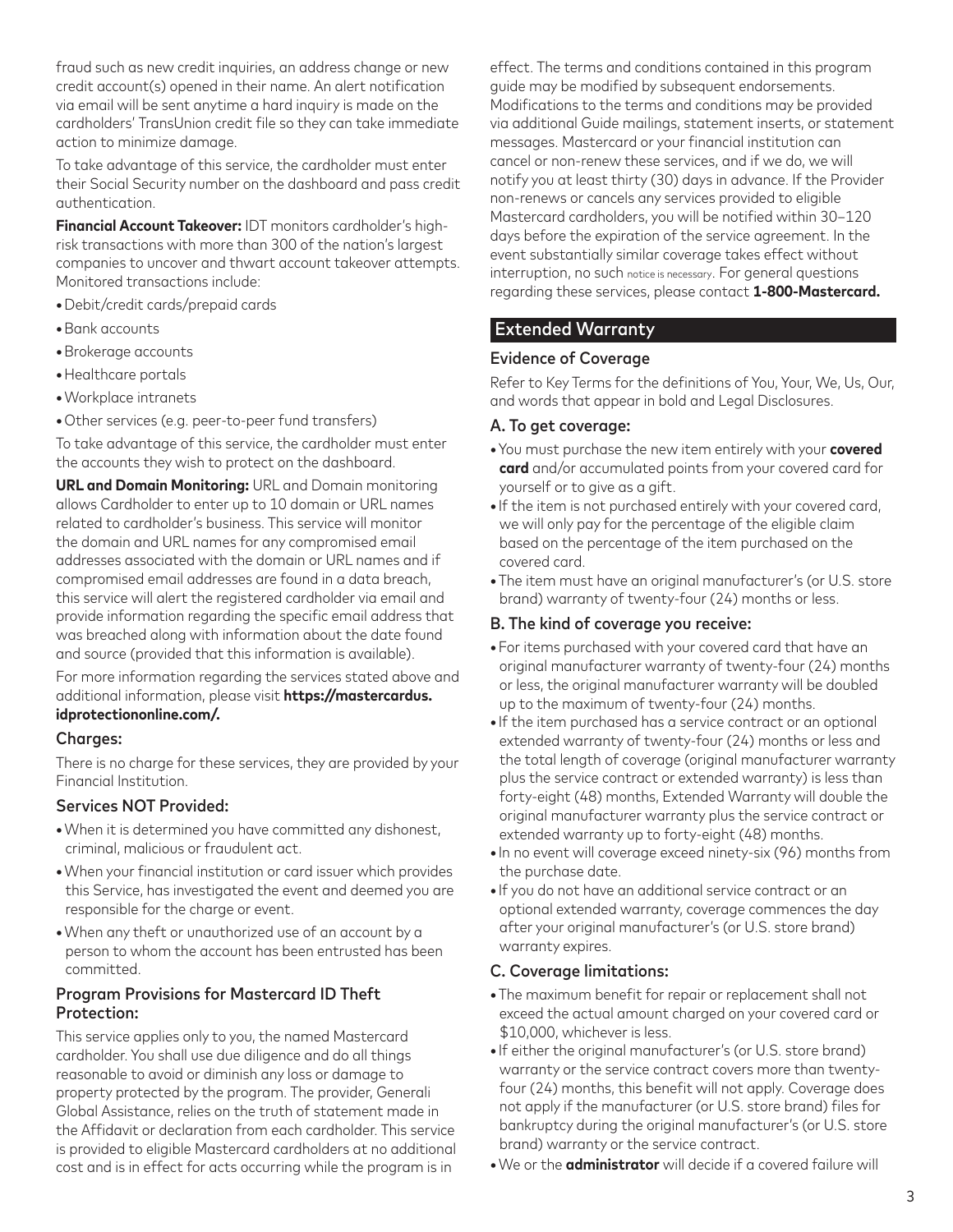be repaired or replaced, or whether you will be reimbursed up to the amount paid for the item. Items will be replaced with those of like kind and quality. However, we cannot guarantee to match exact color, material, brand, size, or model. Note: Salvage may apply to this coverage; see the Final Legal Disclosures for details.

## D. What is NOT covered:

- **•**Used or antique items; collectibles of any kind (such as items designed for people to collect or items that over time become collectibles) that do not come with a manufacturer warranty (repair or replacement amount will not include market value at time of claim); recycled, previously owned, refurbished, rebuilt, or remanufactured items; product guarantees (e.g., glass breakage).
- **•** Items that do not come with an original manufacturer warranty.
- **•**Motorized vehicles, including, but not limited to, automobiles, watercraft/boats, aircraft, and motorcycles, or their motors, equipment, or accessories. Parts, if purchased separately, may be covered.
- **•**Professional services (including, but not limited to, the performance or rendering of labor or maintenance; repair or installation of products, goods or property; professional advice of any kind, including, but not limited to, information/ services or advice secured from any help or support line; or technical support for software, hardware, or any other peripherals).
- **•**Application programs, operating software, and other software.
- **•**All types of media with stored data or music (including, but not limited to, computer software, DVDs, video cassettes, CDs, film and audio cassettes).
- **•**Any shipping charges, transportation and delivery charges, or promised time frames for delivery, whether or not stated or covered by the manufacturer's warranty.
- **•**Direct or indirect loss resulting from any Acts of God (including, but not limited to, flood, hurricane, lightning, and earthquake).
- **•** Indirect or direct **damages** resulting from a covered loss.
- **•**Mechanical failure arising from product recalls.
- **•**Trip, service, or diagnostic charges in the absence of any covered repairs or verified failure.
- **•**Loss resulting from war or hostilities of any kind (including, but not limited to, invasion, terrorism, rebellion, insurrection, riot, or civil commotion); confiscation or damage by any government, public authority, or customs official; risks of contraband, illegal activity, or acts.
- **•**Mechanical failures caused by normal wear and tear or gradual deterioration where no failure has occurred.
- **•** Items purchased for resale, professional, or commercial use.
- **•**Mechanical failures caused by lack of maintenance/service.
- **•**Losses caused by power surge, contamination by radioactive or hazardous substances, including mold.
- **•**Physical damage to the item.
- **•**Any exclusion listed in the original manufacturer's warranty.

## E. How to file a claim:

**•**Call **1-800-Mastercard** or go to **www.mycardbenefits.com** to initiate a claim. You must report the claim within sixty

(60) days of the failure or the claim may not be honored.

- **•**Submit the following documentation within one hundred and eighty (180) days from the date of failure or the claim may not be honored:
- o Receipt showing the purchase of the covered item(s).
- o Statement showing covered item(s).
- o Itemized purchase receipt(s).
- o Original manufacturer's (or U.S. store brand) warranty.
- o Service contract or optional extended warranty, if applicable.
- o Itemized repair estimate from a factory authorized service provider.
- **•**Any other documentation that may be reasonably requested by us or the administrator to validate a claim.

# Purchase Assurance

## Evidence of Coverage

Pursuant to the below terms and conditions, when an item you bought with your **covered card** is **damaged** or **stolen** within ninety (90) days of purchase, you may be eligible for benefits under this coverage.

Refer to Key Terms for the definitions of You, Your, We, Us, Our, and words that appear in bold and Legal Disclosures.

## A. To get coverage:

**•**You must purchase the new item entirely with your covered card and/or accumulated points from your covered card for yourself or to give as a gift.

#### B. The kind of coverage you receive:

- **•**Most items you purchase entirely with your covered card are covered if damaged or stolen for ninety (90) days from the date of purchase as indicated on your covered card's receipt.
- **•** Items you purchase with your covered card and give as gifts also

are covered.

**•**This coverage is secondary to any other applicable insurance or coverage available to you or the gift recipient. Coverage is limited to only those amounts not covered by any other insurance or coverage benefit.

## C. Coverage limitations:

- **•**Coverage is limited to the lesser of the following: o The actual cost of the item (excluding delivery and
- transportation costs).
- o A maximum of \$1,000 per loss and a total of \$25,000 per **cardholder** account per twelve (12) month period.
- **•**Purchases that are made up of a pair or set will be limited to the cost of repair or replacement of the specific item stolen or damaged. If the specific item cannot be replaced individually or repaired, the value of the pair or set will be covered not to exceed the limits above.
- **•**Coverage for stolen or damaged jewelry or fine art will be limited to the actual purchase price as listed on your credit card statement, regardless of sentimental or appreciated market value.

## D. What is NOT covered:

**•** Items left in public sight, out of arm's reach, lacking care, custody or control by the cardholder.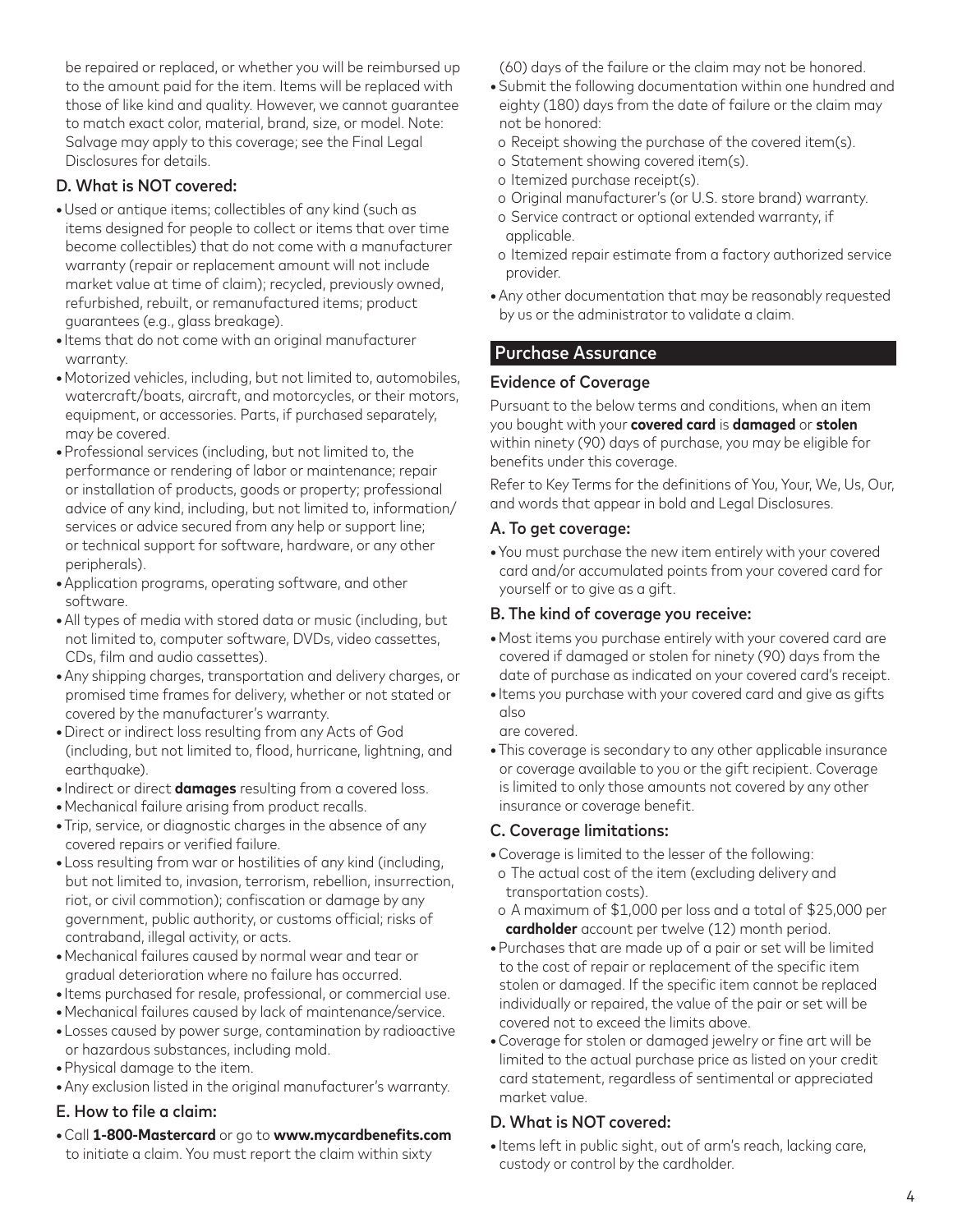- **•**Lost items, and items that mysteriously disappear (the only proof of loss is unexplained or there is no physical evidence to show what happened to the item) without any evidence of a wrongful act.
- **•** Items that are stolen from any location or place (including, but not limited to, exercise facilities, places of employment, schools, or places of worship) due to the lack of due diligence by you or another party.
- **•** Items lost, stolen, damaged, or mis-delivered while under the care, custody, and control of another party or common carrier (including, but not limited to, airlines, the U.S. Postal Service, UPS, FedEx, or other delivery services).
- **•**Losses due to normal wear and tear, misuse, gradual deterioration, and/or abuse.
- **•**Losses resulting from any dishonest, fraudulent, or criminal act committed or arranged by you.
- **•**Losses that cannot be verified or substantiated.
- **•** Items covered by a manufacturer's recall or class action suit.
- **•** Items that you damage through alteration (including, but not limited to, cutting, sawing, shaping).
- **•**Used or antique items; collectibles of any kind (such as items designed for people to collect or items that over time become collectibles); recycled, previously owned, refurbished, rebuilt, or remanufactured items.
- **•**Stolen items without a documented report from the police.
- **•** Items that are damaged during transport via any mode.
- **•** Items stolen from the interior or exterior of a watercraft/ boat, aircraft, motorcycle, automobile or any other motor vehicles.
- **•**Motorized vehicles, including, but not limited to, automobiles, watercraft/boats, aircraft, and motorcycles, or their motors, equipment, or accessories. Motorized equipment not designed for transportation and used solely for the upkeep and maintenance of a residence is eligible for coverage, (including, but not limited to, snow thrower, lawn mowers, and hedge trimmers).
- **•**Land, any buildings (including, but not limited to, homes and dwellings), permanently installed items, fixtures, or structures.
- **•**Traveler's checks, tickets of any kind (e.g., for airlines, sporting events, concerts, or lottery), negotiable instruments, bullion, rare, or precious metals, stamps, and coins, currency or its equivalent.
- **•**Losses caused by insects, animals, or pets.
- **•**Plants, shrubs, animals, pets, consumables, and perishables.
- **•** Items purchased for resale, rental, professional, or commercial use.
- **•**Professional services (including, but not limited to, the performance or rendering of labor or maintenance; repair or installation of products, goods, or property; professional advice of any kind, including, but not limited to, information/ services or advice secured from any help or support line; or technical support for software, hardware, or any other peripherals).
- **•**Application programs, computer programs, operating software, and other software.
- **•**Losses resulting from war or hostilities of any kind (including, but not limited to, invasion, terrorism, rebellion, insurrection, riot, or civil commotion); confiscation or damage by any government, public authority, or customs official; risks of

contraband; illegal activity or acts.

- **•**Losses caused by power surge, contamination by radioactive or hazardous substances, including mold.
- **•**Direct or indirect loss resulting from any Acts of God (including, but not limited to, flood, hurricane, lightning, and earthauake).
- **•**Losses caused by liquids, fluids, oils, chemicals, or bodily fluids/excretions.
- **•**Game animals, pets, or specimens preserved for display (e.g., fish, birds, reptiles, or mammals).
- **•** Items stolen or damaged at a new home construction site.
- **•**Rented, leased, or borrowed items for which you will be held responsible.
- **•**Trip, service, or diagnostic charges in the absence of any covered repairs or verified failure.
- **•**Any shipping charges, transportation and delivery charges, or promised time frames for delivery, whether or not stated or covered by the manufacturer's warranty.

## E. How to file a claim:

- **•**Call **1-800-Mastercard** or go to **www.mycardbenefits.com** to initiate a claim. You must report the claim within sixty (60) days of the loss or the claim may not be honored.
- **•**Submit the following documentation within one hundred and eighty (180) days of the date you report the claim:
- o Repair estimate for damaged item(s).
- o Photograph clearly showing damage, if applicable.
- o Receipt showing purchase of covered item(s).
- o Statement showing purchase of covered item(s).
- o Report from police listing any items stolen.
- o Copy of the declarations page of any applicable insurance or protection (including, but not limited to, homeowner's, renter's, or auto insurance policy).
- **•**Any other documentation that may be reasonably requested by us or our **administrator** to validate a claim.

# Satisfaction Guarantee

The Legal Disclosure is part of this agreement.

#### A. To get coverage:

You must purchase the new item entirely with your **covered card** and/or accumulated points from your covered card for yourself or to give as a gift.

## B. The kind of coverage you receive:

- **•**Purchases you make entirely with your covered card are covered for sixty (60) days from the date of purchase as indicated on your receipt for a full refund in the event that you are dissatisfied with your purchase and the store will not accept the item for return.
- **•** Items you purchase with your covered card and give as gifts also are covered.
- **•**This coverage is secondary to any other applicable insurance or coverage available to you or the gift recipient. Coverage is limited to only those amounts not covered by any other insurance or coverage.

## C. Coverage limitations:

**•**Coverage is limited to the actual cost of the item (excluding taxes, storage, shipping, and handling costs), up to \$250 per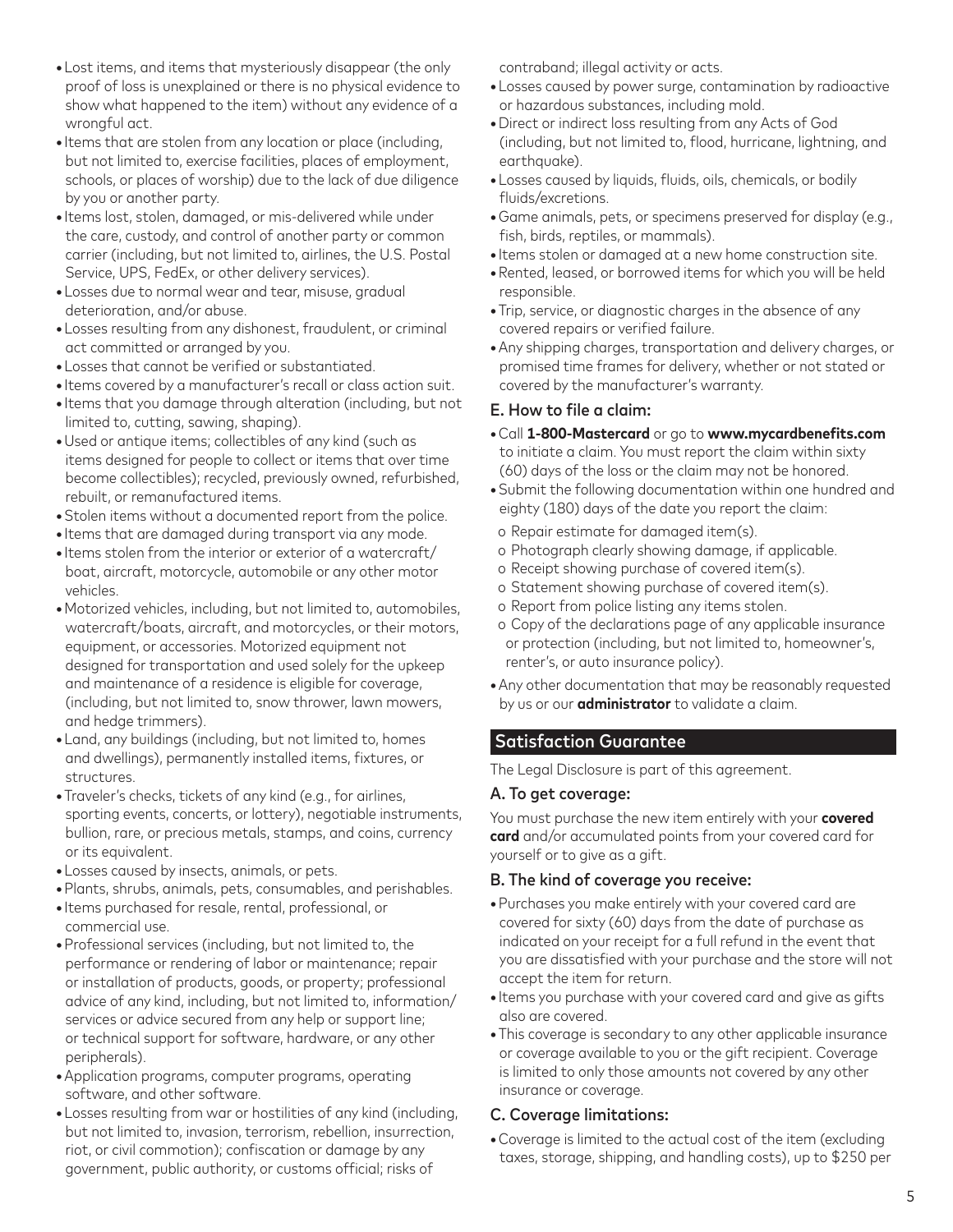claim. In no event will we pay more than the purchase price of the item.

**•** Items must be returned undamaged, in good working condition, and in its original and complete packaging. You are responsible for all mailing costs.

## D. What is NOT covered:

- **•**Damaged, defective, or non-working items.
- **•**Jewelry, art, used or antique items; collectibles of any kind (such as items designed for people to collect or items that over time become collectibles); recycled, previously owned, refurbished, rebuilt, or remanufactured items.
- **•**Customized/personalized, rare, one of a kind, or special order items.
- **•**Professional services, including workmanship, installation, professional advice/counseling, and technical support, or help line.
- **•** Items purchased for resale, professional, or commercial use.
- **•**Plants, shrubs, animals, pets, consumables, and perishables.
- **•**All types of stored data or music (including, but not limited to, computer software, DVDs, video cassettes, CDs, audio cassettes).
- **•**Motorized vehicles, including, but not limited to, automobiles, watercraft/boats, aircraft, and motorcycles, or their motors, equipment, or accessories.
- **•**Land, any buildings (including, but not limited to, homes and dwellings), permanently installed items, fixtures, or structures.
- **•**Game animals, pets, or specimens preserved for display (e.g., fish, birds, reptiles, or mammals).
- **•**Traveler's checks, tickets of any kind (e.g., for airlines, sporting events, concerts, or lottery), negotiable instruments, bullion, rare or precious metals, stamps, and coins, currency or its equivalent.
- **•**Shipping charges, taxes, storage fees, postage, transportation and delivery charges; promised time frames of delivery.
- **•**Products purchased at auctions.

## E. How to file a claim:

#### Call **1-800-Mastercard** or go to **www.mycardbenefits.com**

to initiate a claim. You must report the claim within sixty (60) days of the date of purchase or the claim may not be honored.

- **•**Submit the following documentation within one hundred and eighty (180) days of the date you report the claim:
- o Receipt showing the purchased item(s).
- o Statement showing the purchased item(s).
- o Itemized purchase receipt(s).
- o Written documentation from the store manager or equivalent on store letterhead documenting the refusal to accept the returned item.
- o A copy of the store's return policy.
- **•**Any other documentation that may be reasonably requested by us or our **administrator** to validate a claim.

You must send the item to us or our administrator before any claim will be paid. Item must be returned in its original packaging along with the original owner's manuals and warranty information. You are responsible for all mailing or shipping costs to us or our administrator. Items sent to us or our administrator will not be returned to you.

# Mastercard Global Service

Mastercard Global Service provides worldwide, 24-hour assistance with **Lost and Stolen Card Reporting, Emergency Card Replacement, and Emergency Cash Advance.**

Call Mastercard Global Service immediately to report your card lost or stolen and to cancel the account. If you need to make purchases or arrange for a cash advance, with your issuer's approval, you can receive a temporary card the next day in the United States, and within two business days almost everywhere else.

Remember, if you report your card lost or stolen, you will not be responsible for any unauthorized transactions on your account.

In the United States (including all 50 states, the District of Columbia, the U.S. Virgin Islands, and Puerto Rico) and Canada, call **1-800-Mastercard.** When out-of-country and in need of assistance, you can easily reach a specially trained Mastercard Global Service Representative who can help you 24 hours a day, 365 days a year, in any language.

You can call toll-free from over 80 countries worldwide. Some of the key toll-free Mastercard Global Service telephone numbers are:

|  | Australia  1-800-120-113 Mexico  001-800-307-7309    |
|--|------------------------------------------------------|
|  | Austria 0800-070-6138 Netherlands 0800-022-5821      |
|  | France 0-800-90-1387 Poland0-0800-111-1211           |
|  | Germany0800-071-3542 Portugal 800-8-11-272           |
|  | Hungary 06800-12517 Spain 900-822-756                |
|  | Ireland 1-800-55-7378 United Kingdom0800-96-4767     |
|  | Italy  800-870-866    Virgin Islands  1-800-307-7309 |

For additional information, or for country-specific, toll-free telephone numbers not listed above, visit our website at **www.mastercard.com** or call the United States collect at **1-636-722-7111.**

# Account Information and Card Benefits

When in the United States, contact your card issuer directly for account information and **1-800-Mastercard** for card benefits. When traveling outside the U.S., call Mastercard Global Service to access your card issuer for account information or to access any of your card benefits.

#### ATM Locations

Call **1-877-FINDATM (1-877-346-3286)** to find the location of a nearby ATM in the Mastercard ATM Network accepting Mastercard®, Maestro®, and Cirrus® brands. Also, visit our website at **www.mastercard.com** to use our ATM locator. You can get cash at over two million ATMs worldwide. To enable cash access, be sure you know your Personal Identification Number (PIN) before you travel.

# Mastercard Airport Concierge™

#### **Your passport to the finer side of air travel.**

Enjoy a 15% savings on Airport Meet and Greet services. Arrange for a personal, dedicated Meet and Greet agent to escort you through the airport on departure, arrival or any connecting flights at over 700 destinations worldwide 24 hours a day, 7 days a week, 365 days a year. There are also certain airports where you can be expedited through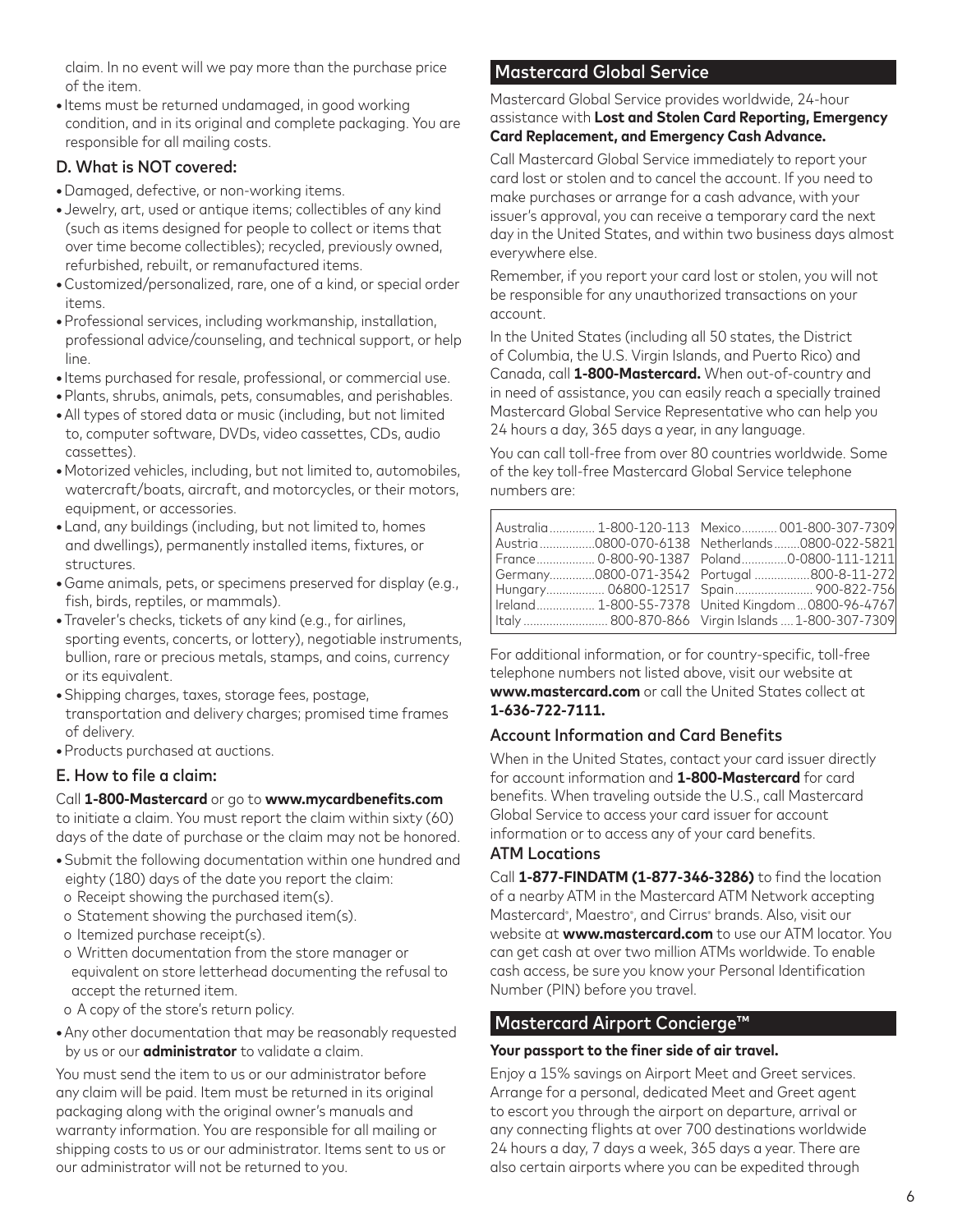the security and/or the immigration process. To reserve Mastercard Airport Concierge services visit **www.mastercard. com/airportconcierge** or consult your Travel Advisor.

## Account And Billing Information

**Important:** Contact your card-issuing financial institution directly for questions concerning your account, such as account balance, credit line, billing inquiries (including transaction exchange rates), merchant disputes, or information about additional services not described in this Guide. Your financial institution's phone number should be available on your monthly billing statement or on the back of your card.

#### **Reminder: Please refer to the Legal Disclosure section.**

## Legal Disclosure

This Guide to Benefits is not, by itself, a policy or contract of insurance or other contract.

Benefits are provided to you, the accountholder, at no additional charge. Non-insurance services may have associated costs, which will be your responsibility (for example, legal referrals are free, but the lawyer's fee is your responsibility).

The insurance benefits are provided under a group policy issued by New Hampshire Insurance Company, an AIG company. This Guide to Benefits is a summary of benefits provided to you. The attached Key Terms and **EOC** is governed by the Group Policy.

**Effective date of benefits:** Effective July 1, 2019, this Guide to Benefits replaces all prior disclosures, program descriptions, advertising, and brochures by any party. The Policyholder and the insurer reserve the right to change the benefits and features of these programs at any time. Notice will be provided for any changes.

**Cancellation:** The Policyholder can cancel these benefits at any time or choose not to renew the insurance coverage for all cardholders. If the Policyholder does cancel these benefits, you will be notified in advance. If the insurance company terminates, cancels, or chooses not to renew the coverage to the Policyholder, you will be notified as soon as is practicable. Insurance benefits will still apply for any benefits you were eligible for prior to the date of such terminations, cancellation, or non-renewal, subject to the terms and conditions of coverage.

**Benefits to you:** These benefits apply only to the cardholder whose cards are issued by U.S. financial institutions. The United States is defined as the fifty (50) United States, the District of Columbia, American Samoa, Puerto Rico, Guam, and the U.S. Virgin Islands. No person or entity other than the cardholder shall have any legal or equitable right, remedy, or claim for benefits, insurance proceeds and damages under or arising out of these programs. These benefits do not apply if your card privileges have been cancelled. However, insurance benefits will still apply for any benefit you were eligible for prior to the date that your account is suspended or cancelled, subject to the terms and conditions of coverage.

**Transfer of rights or benefits:** No rights or benefits provided under these insurance benefits may be assigned without the prior written consent of the claim **administrator** for these benefits.

**Misrepresentation and Fraud:** Benefits shall be void if the cardholder has concealed or misrepresented any material facts concerning this coverage.

**Dispute Resolution – Arbitration:** This EOC requires binding arbitration if there is an unresolved dispute concerning this EOC (including the cost of, lack of or actual repair or replacement arising from a loss or breakdown). Under this Arbitration provision, You give up your right to resolve any dispute arising from this EOC by a judge and/or a jury. You also agree not to participate as a class representative or class member in any class action litigation, any class arbitration or any consolidation of individual arbitrations. In arbitration, a group of three (3) arbitrators (each of whom is an independent, neutral third party) will give a decision after hearing the parties' positions. The decision of a majority of the arbitrators will determine the outcome of the arbitration and the decision of the arbitrators shall be final and binding and cannot be reviewed or changed by, or appealed to, a court of law.

To start arbitration, the disputing party must make a written demand to the other party for arbitration. This demand must be made within one (1) year of the earlier of the date the loss occurred or the dispute arose. The parties will each separately select an arbitrator. The two (2) arbitrators will select a third arbitrator called an "umpire." Each party will each pay the expense of the arbitrator selected by that party. The expense of the umpire will be shared equally by the parties. Unless otherwise agreed to by the parties, the arbitration will take place in the county and state in which You live. The arbitration shall be governed by the Federal Arbitration Act (9 U.S.C.A. § 1 et. seq.) and not by any state law concerning arbitration. The rules of the American Arbitration Association (**www.adr. org**) will apply to any arbitration under this EOC. The laws of the state of New York (without giving effect to its conflict of law principles) govern all matters arising out of or relating to this EOC and all transactions contemplated by this EOC, including, without limitation, the validity, interpretation, construction, performance and enforcement of this EOC.

**Due Diligence:** All parties are expected to exercise due diligence to avoid or diminish any theft, loss or damage to the property insured under these programs. "Due diligence" means the performance of all vigilant activity, attentiveness, and care that would be taken by a reasonable and prudent person in the same or similar circumstances in order to guard and protect the item.

**Subrogation:** If payment is made under these benefits, the insurance company is entitled to recover such amounts from other parties or persons. Any party or cardholder who receives payment under these benefits must transfer to the insurance company his or her rights to recovery against any other party or person and must do everything necessary to secure these rights and must do nothing that would jeopardize them, or these rights will be recovered from the cardholder.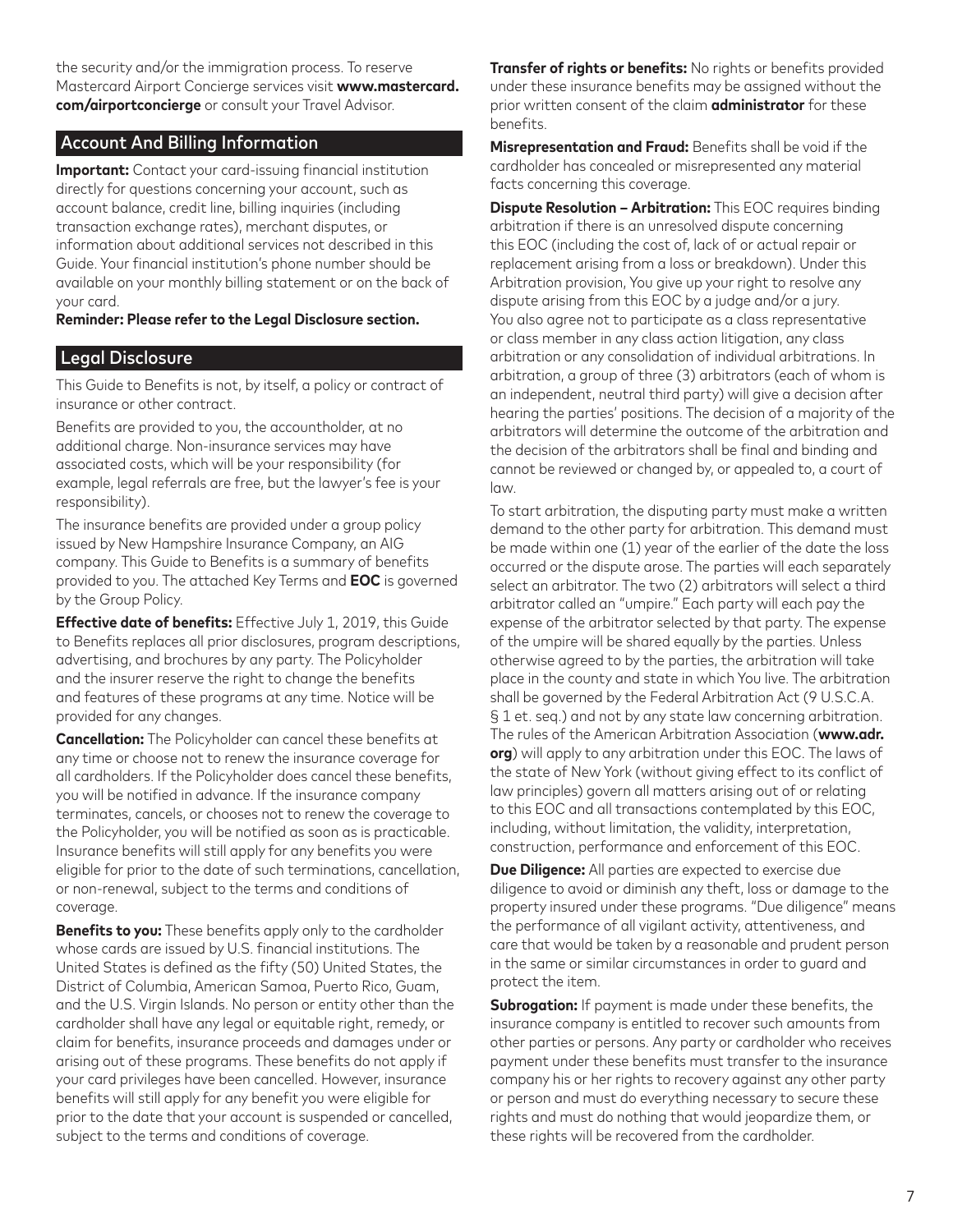**Salvage:** If an item is not repairable, the claim administrator may request that the cardholder or gift recipient send the item to the administrator for salvage at the cardholder's or gift recipient's expense. Failure to remit the requested item for salvage to the claim administrator may result in denial of the claim.

**Other Insurance:** Coverage is secondary to and in excess of any other applicable insurance or indemnity available to You. Coverage is limited to only those amounts not covered by any other insurance or indemnity. It is subject to the conditions, limitations, and exclusions described in this document. In no event will this coverage apply as contributing insurance. This Other Insurance clause will take precedence over a similar clause found in other insurance or indemnity language.

In no event will these insurance benefits apply as contributing insurance. The non-contribution insurance clause will take precedence over the non-contribution clause found in any other insurance policies.

**Severability of Provisions:** If in the future any one or more of the provisions of this Guide to Benefits is, to any extent and for any reason, held to be invalid or unenforceable, then such provision(s) shall be deemed "severable" from the remaining provisions of the Guide. In that event, all other provisions of this Guide shall remain valid and enforceable.

Benefits listed in this Guide to Benefits are subject to the conditions, limitations, and exclusions described in each benefit section. **Receipt and/or possession of this Guide to Benefits does not guarantee coverage or coverage availability.**

This Guide is intended as a summary of services, benefits, and coverages and, in case of a conflict between the Guide and the master insurance policies, or an issuer's, or the Mastercard actual offerings, such master policies or actual offering shall control. Provision of services is subject to availability and applicable legal restrictions.